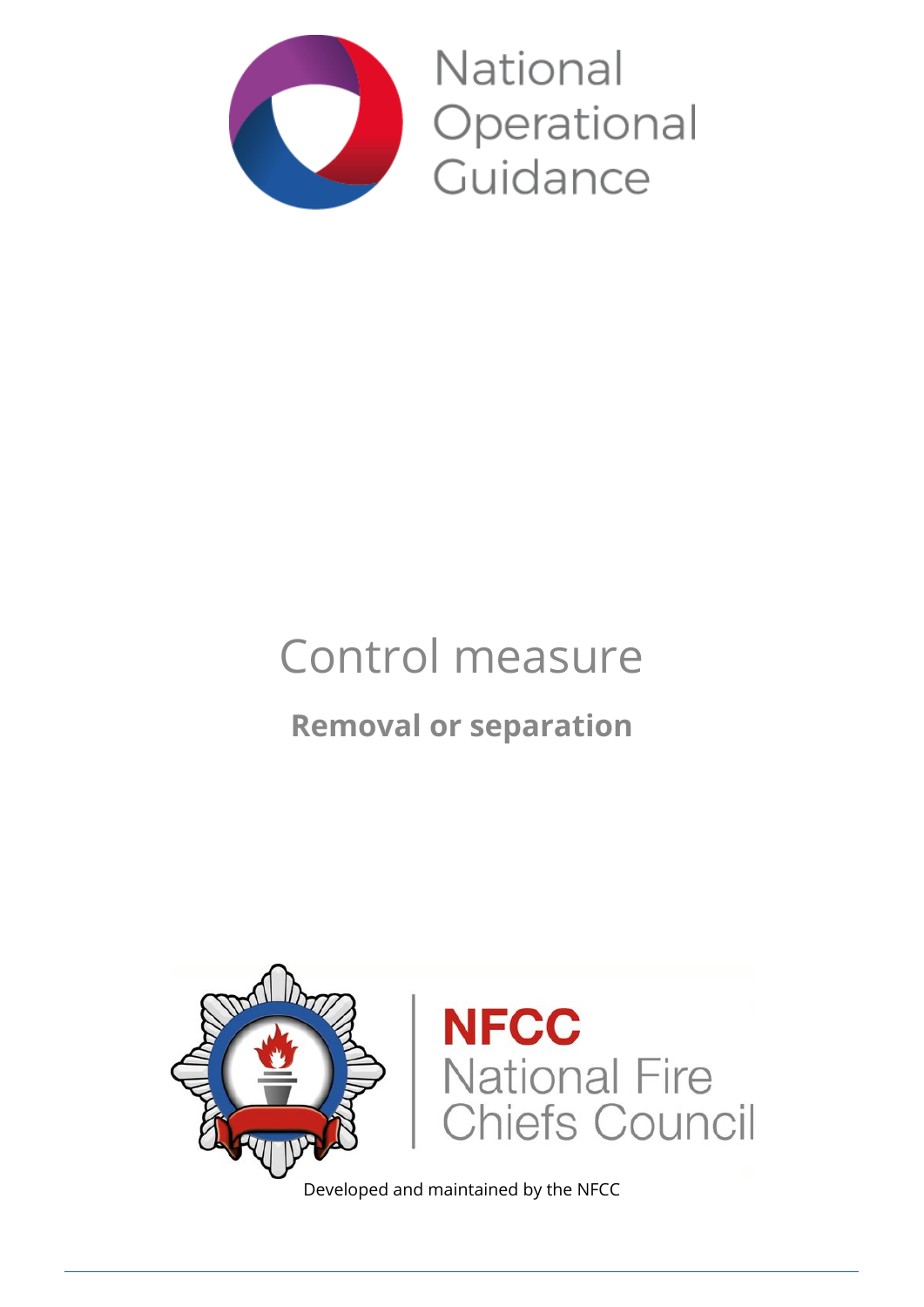



### Contents